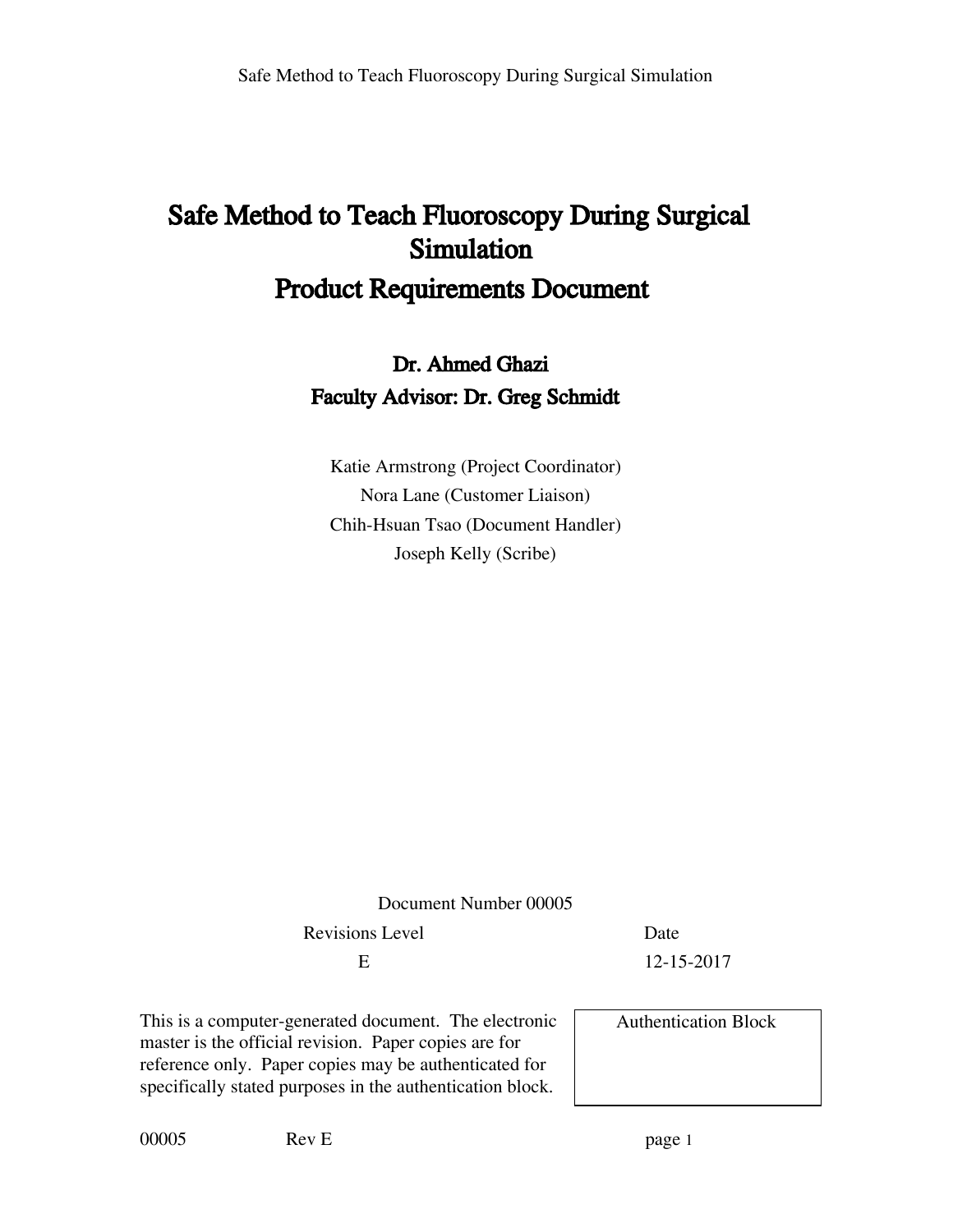|               | Rev Description            | Date            | Authorization |
|---------------|----------------------------|-----------------|---------------|
| $\mathbf{A}$  | <b>Initial PRD</b>         | 11-03-2017      | KA            |
| B.            | Second PRD                 | 11-16-2017      | KA            |
| $\mathcal{C}$ | Third Revision PRD         | $12 - 1 - 2017$ | KA            |
| D             | <b>Fourth Revision PRD</b> | 12-14-2017      | KА            |
| E             | <b>Final Revision PRD</b>  | 12-15-2017      | KА            |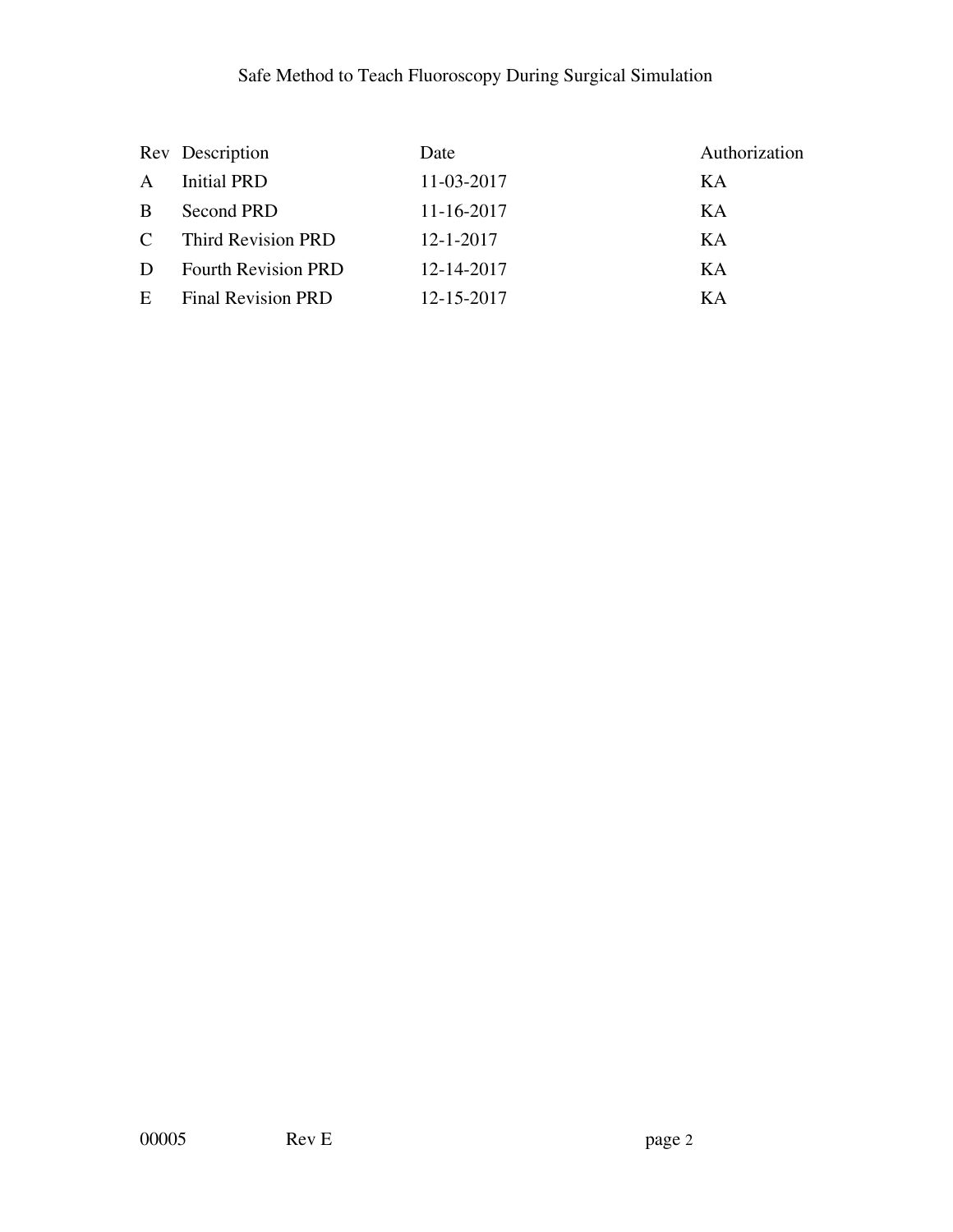# TABLE OF CONTENTS

| Product         |  |
|-----------------|--|
|                 |  |
| Proposed System |  |
|                 |  |
|                 |  |
|                 |  |
|                 |  |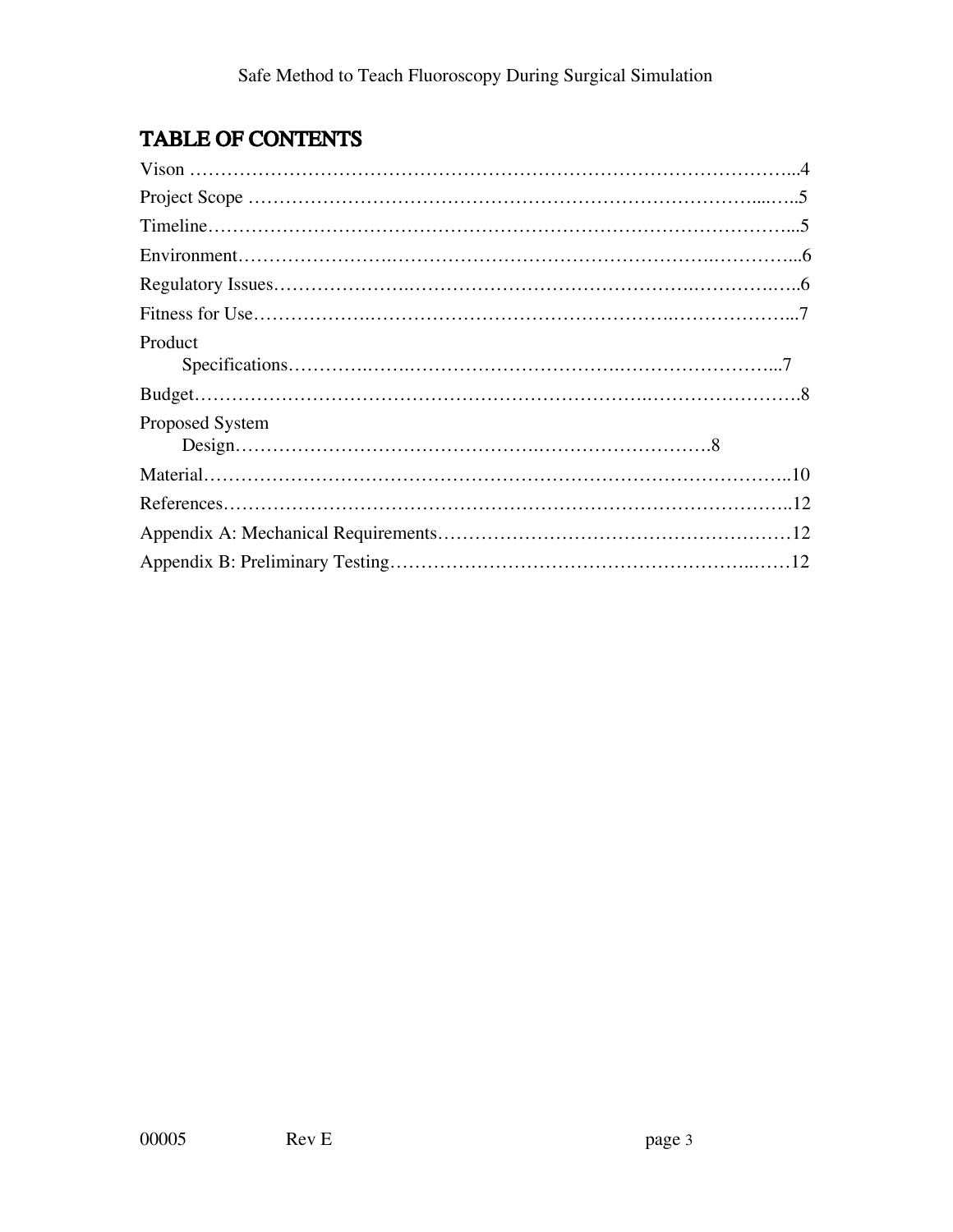The NIR surgical simulation system is a customer driven product. As such its design inputs are derived from the direction of our customer, Dr. Ahmed Ghazi.

# VISION

The product is a near infrared (NIR) imaging system prototype that can be used in simulations in surgeries to accurately replicate the current technology of fluoroscopy using the NIR light in place of X-Rays. Design includes an optical lighting and imaging system that must image through PVA (Polyvinyl Alcohol) or other customer approved material and a display to show real time results. If time and resources allow will include mechanical prototype that will rotate 30 degrees on the roll axis and 15 degrees on the pitch axis. Performing these practice surgeries gives the surgeons a much higher rate of success, and this project will allow them to perform these practice surgeries in a safe environment. This design is intended to be reproducible.





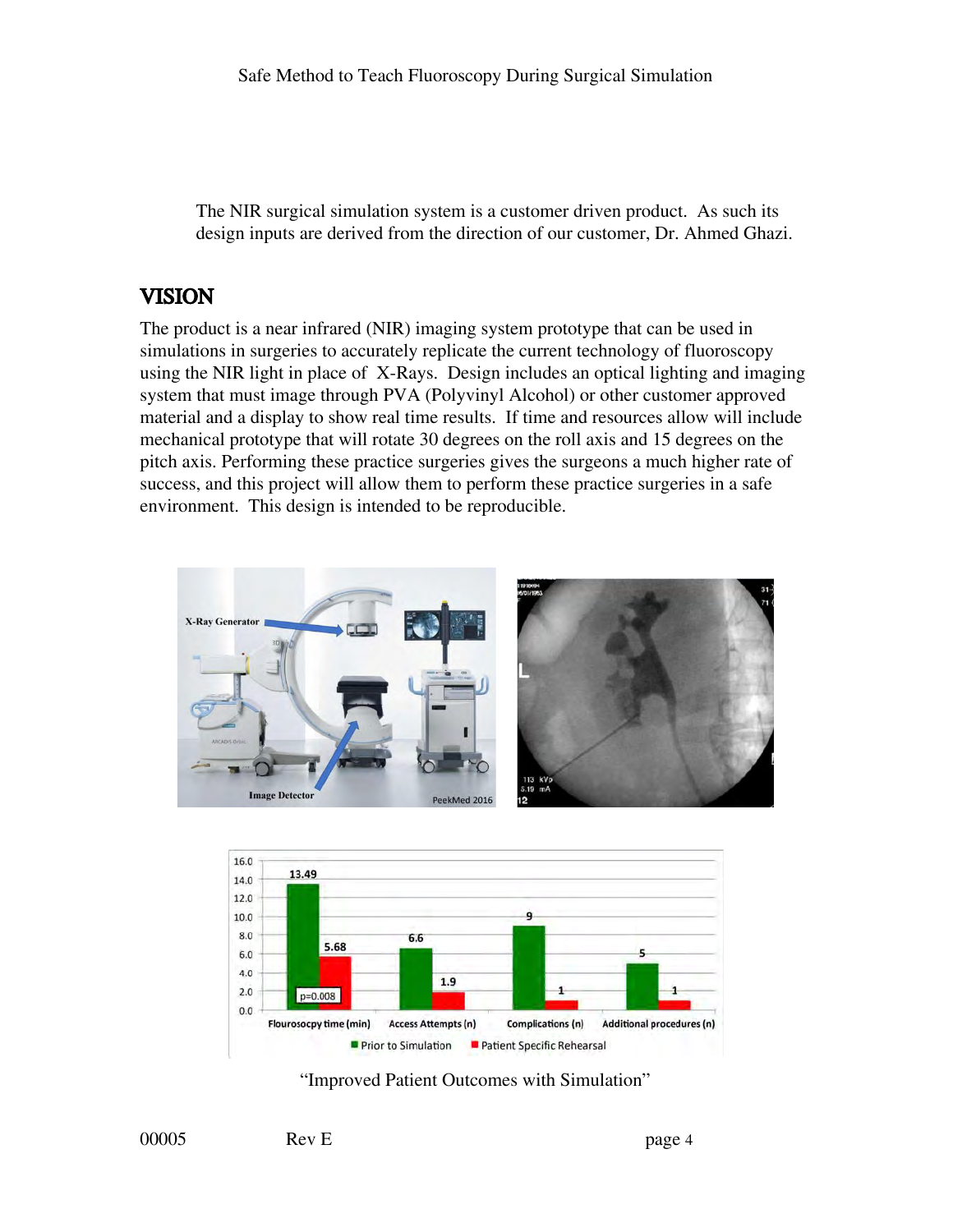# PROJECT SCOPE

Our responsibilities include: designing and testing the optical system, working with our customers to select the best materials, and constructing a functioning prototype of the system.

We are not responsible for: making the sample material.

# TIMELINE

| By October 18th, 2017                           | <b>Recieve Team Assignments</b><br>Initial meeting with Customer and Optics Advisor                                                                                                                                                                                                      |
|-------------------------------------------------|------------------------------------------------------------------------------------------------------------------------------------------------------------------------------------------------------------------------------------------------------------------------------------------|
| By November 17th, 2017                          | <b>Complete Product Requirements Document</b><br>Reviews #1 and $#2$<br>Secure laboratory testing room<br>Begin testing PVA samples<br>O<br>Apply for a Mechanical Engineering Senior<br>Design Team to work in conjunction with ours<br><b>Additional Customer and Advisor Meetings</b> |
| By December 13th, 2017                          | Research and explore more sample materials<br><b>Finalize Product Requirements Document</b>                                                                                                                                                                                              |
| By end of Winter Break<br>(~January 17th, 2018) | Learn LightTools<br>Research new sample materials                                                                                                                                                                                                                                        |
| January                                         | Test new and researched materials<br>(Hopefully) begin working with Mechanical<br><b>Engineering Senior Design Team</b>                                                                                                                                                                  |
| February                                        | <b>Finalize Sample Material</b><br><b>Finalize Design Specifications</b><br><b>Finalize Bill of Materials</b>                                                                                                                                                                            |
| March                                           | Begin building<br>Begin testing<br><b>IA</b> Presentation                                                                                                                                                                                                                                |
| April                                           | Finish building<br>Finish testing<br>Present at Design Day                                                                                                                                                                                                                               |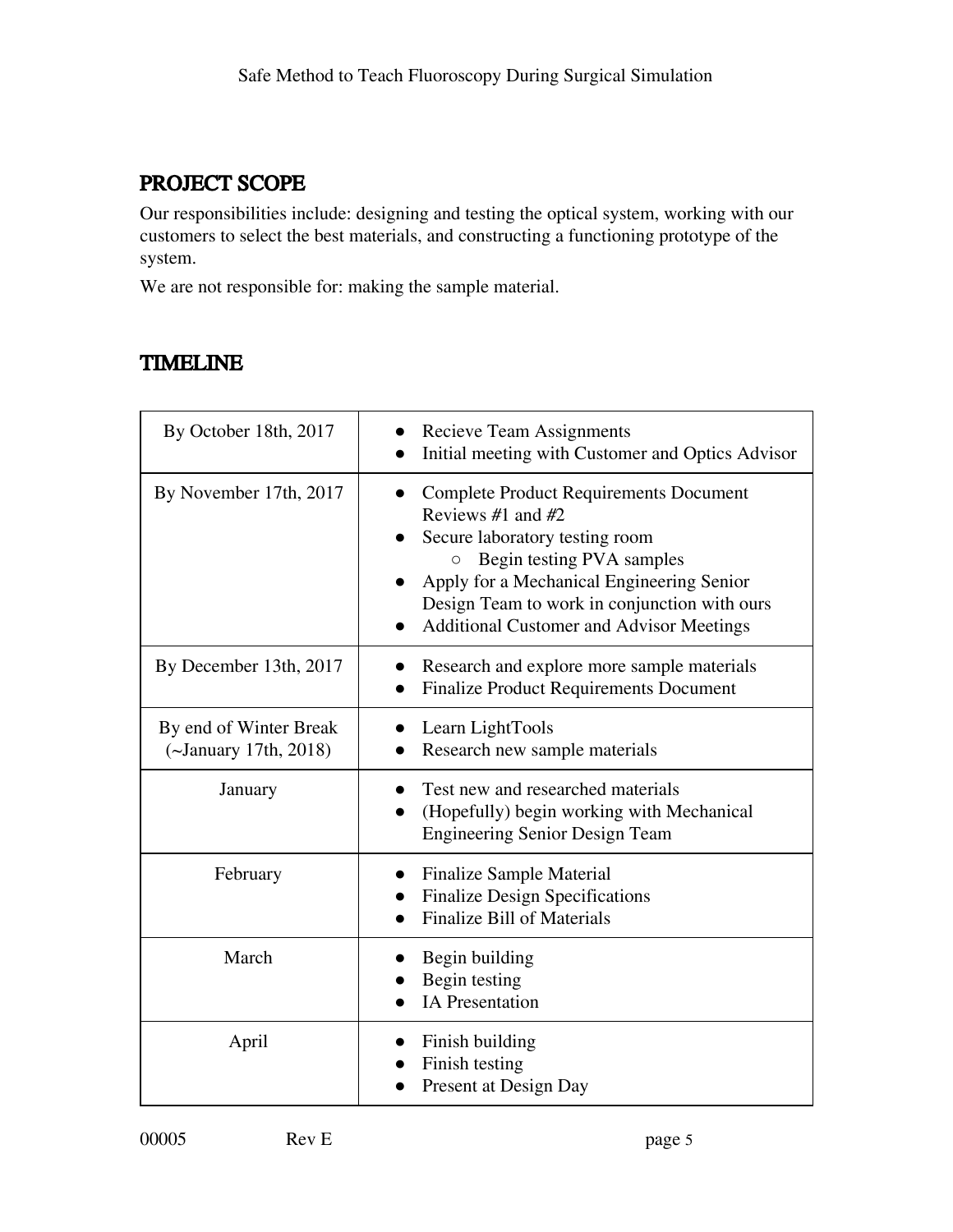# ENVIRONMENT

No specific environment needs, not a controlled environment. Intended to be used indoors.

#### Temperature

Standard room temperature: 20-25°C

### Relative Humidity

20% or higher It will operate under outlet power.

# REGULATORY ISSUES

Based on the final source chosen we will need to do analysis to determine the safety hazards of the final design.

Laser safety goggles may be needed while in use.

ANSI/IEC 62471- Photobiological Safety of Lamps and Lamp Systems <sup>1</sup>

Classification - 4 Risk Groups (RGs) based on potential acute hazard:

• RG 0 (or Exempt) – no risk for up to 10,000 s

• RG 1 (low risk) – no risk under normal conditions of use (up to 100 s)

• RG 2 (moderate risk) – no risk due to aversion response to bright light sources (up to  $0.25 s)$ 

• RG 3 (high risk) – potential risk even from momentary exposure

| Hazard                 | <b>Wavelength range (nm)</b> | Max. reported risk group |
|------------------------|------------------------------|--------------------------|
| <b>Actinic UV</b>      | 200-400                      | RG <sub>3</sub>          |
| Near UV                | 315-400                      | RG <sub>3</sub>          |
| <b>Blue light</b>      | 300-700                      | RG2                      |
| <b>Retinal thermal</b> | 380-1400                     | Exempt/RG1               |
| IR eye                 | 780-3000                     | RG <sub>3</sub><br>2     |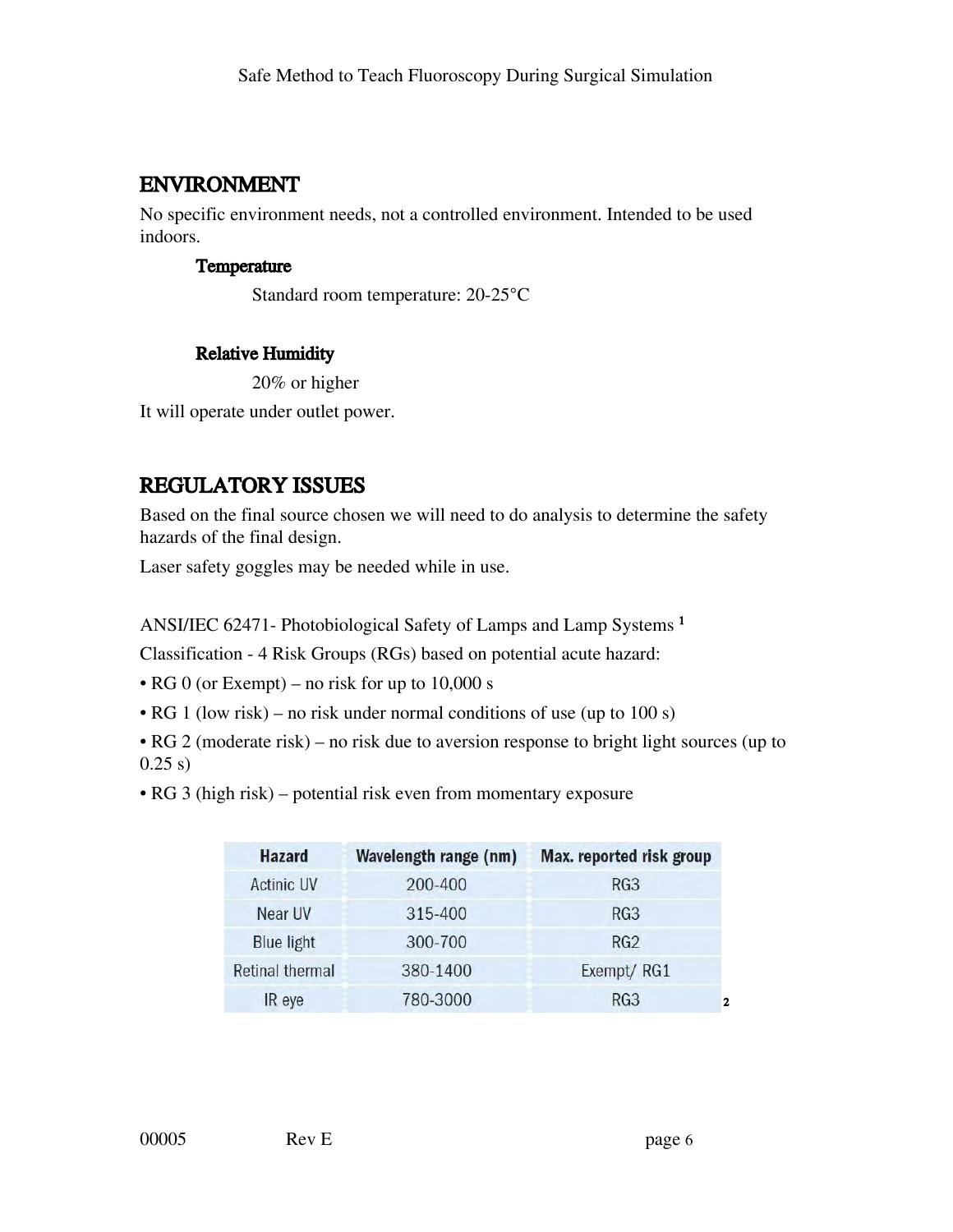# FITNESS FOR USE

### The system will:

Consist of an NIR illumination source, camera, and a fold mirror to shorten the path length, as well as optics after the illumination source and before the camera as needed.

Need to image through 10 cm of PVA (minimum).

Illumination aperture should be 10 cm (diameter).

700-1000 nm wavelength, Specific single wavelength will be tested and the optimal chosen.

-Currently using NIR LED Flashlight as source of approximately 850nm -May evaluate the the mid and long wave infrared

It is desirable that:

The cost of the scanning system is <5000\$ USD, though ultimately the cost is

dependent on how reproducible the product can be.

### If there is time and/or team resources available:

-Software and pedal system to turn the light source (and camera) on and off

-A mechanical mount that is portable and will rotate 45 degrees (C-arm), as well as a surface for the sample to rest on.

 $\rightarrow$ Will need support from a mechanical engineering senior design team.

| <b>Required Specifications</b>  |                    |  |
|---------------------------------|--------------------|--|
| Parameter                       | <b>Requirement</b> |  |
| Minimum Diameter of Sample (cm) | 10                 |  |
| Minimum Depth (cm)              | 10                 |  |
| Maximum Depth (cm)              | > 25               |  |
| Source                          |                    |  |

00005 Rev E page 7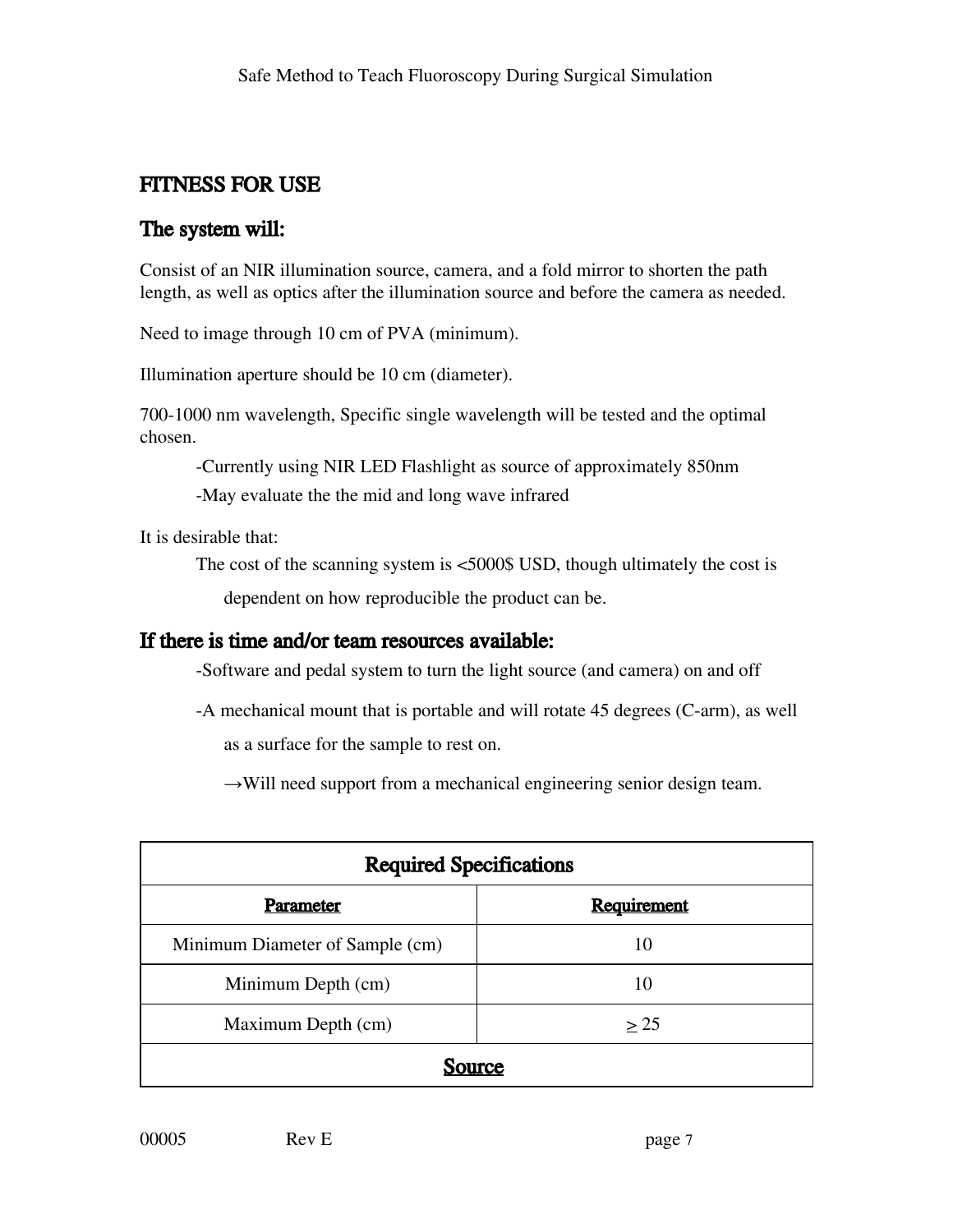| Wavelength (nm)      | 700-1000 (NIR range) |
|----------------------|----------------------|
| Camera               |                      |
| Frame Rate           | $\geq$ 30 fps        |
| Minimum Feature Size | $\sim$ 1 mm          |

# BUDGET

| <b>What We Need</b>    |          |                      |
|------------------------|----------|----------------------|
| <u>Item</u>            | Price    | Source               |
| 940-nm flashlight      | \$20.00  | Amazon               |
| 10 cm square mirror    | \$10.00  | Amazon               |
| <b>Safety Goggles</b>  | \$200.00 | ThorLabs             |
| $PVA$ , 100 g          | \$15.00  | Amazon               |
| LED (850nm) Floodlight | \$30.00  | Amazon               |
| <b>Fresnel Lens</b>    | \$90.00  | <b>Edmund Optics</b> |
| LightTools Software    | N/A      | Through the school   |

# PROPOSED SYSTEM DESIGN

Specifications of the System design including wavelength, imaging and illumination distances will need to be determined after the material is determined. Based on the material, we are open to changing design to better deliver project.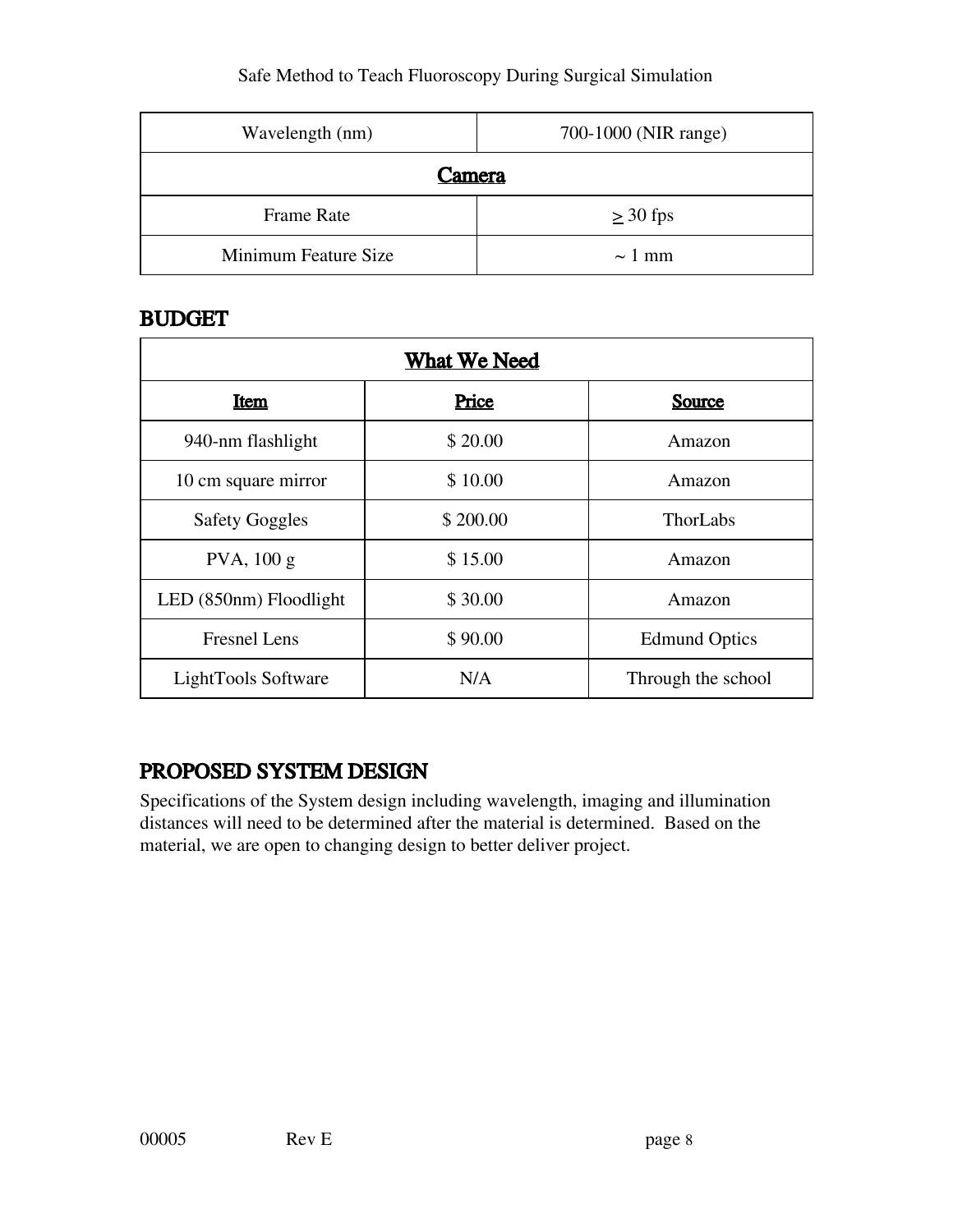

Figure 2: System design. Not to scale

| А              | Source: 700nm-1000nm; currently using<br>850 <sub>nm</sub>   | Distance between source and lens<br>-will need to optimize |
|----------------|--------------------------------------------------------------|------------------------------------------------------------|
| B              | Positive Fresnel lens: Focal Length TBD                      | Lens to table                                              |
| С              | Sample: Material to be analyzed                              | -60cm minimum                                              |
| D              | Sample Table                                                 | Angle of light from illumination design                    |
| E              | Fold Mirrors: Will be added as necessary                     | -5° or less estimate                                       |
|                | Note: figure does not show the bending of<br>light at mirror | Height of sample that will need to be imaged<br>through    |
| F              | Condensing optics                                            | $-10-25cm$                                                 |
| more as needed | Note: only one lens is shown, but will add                   | Path length from the table to the sensor<br>$-30-70cm$     |
| G              | Aperture Stop of Camera                                      |                                                            |
|                | Sensor                                                       |                                                            |

Imaging Design:

Imaging design will be dependent on material chosen and therefore may change. Major components will be fold mirrors, condensing optics, and a camera with given sensor and aperture.



Imaging Design limited by existing camera.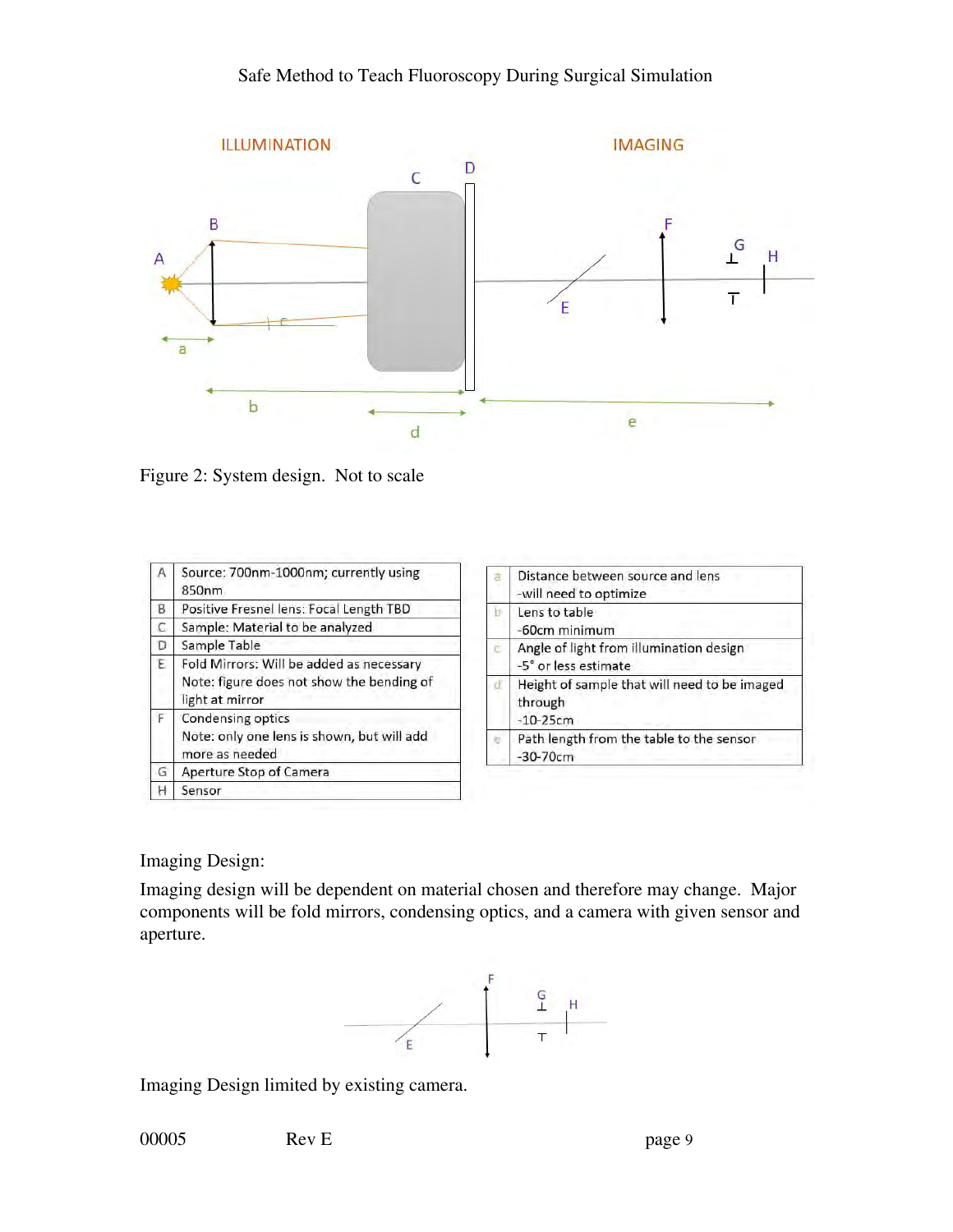Illumination Design:

Illumination design will be dependent on material chosen and therefore may change. Option 1: Option 2:



A: Source- LED, NIR A: LED Array B: Positive Fresnel Lens B: Lens Array Pros: Cheaper Pros: Thinner form factor



Can use commercial optics More customizable

# **MATERIALS**

Materials will need to be explored and an analysis on key optical properties, including the scattering, transmission, absorption, and index will need to be done on all proposed sample materials.

Material to explore include but are not limited to:

Agar, Gelatin, additives to PVA

#### **PVA**

| Refractive Index (10% PVA, 90% water) | $\sim$ 1.3515 (measured)<br>*Varies with water % and polymerization |
|---------------------------------------|---------------------------------------------------------------------|
| Refractive Index (100% PVA)           | 1.46916                                                             |

Currently the PVA we got from our customer has a marbled pattern that is difficult for us to image through with good quality. We tested two samples of 10% PVA and 7% PVA and was able to resolve 1mm with a thickness of 2.5 cm.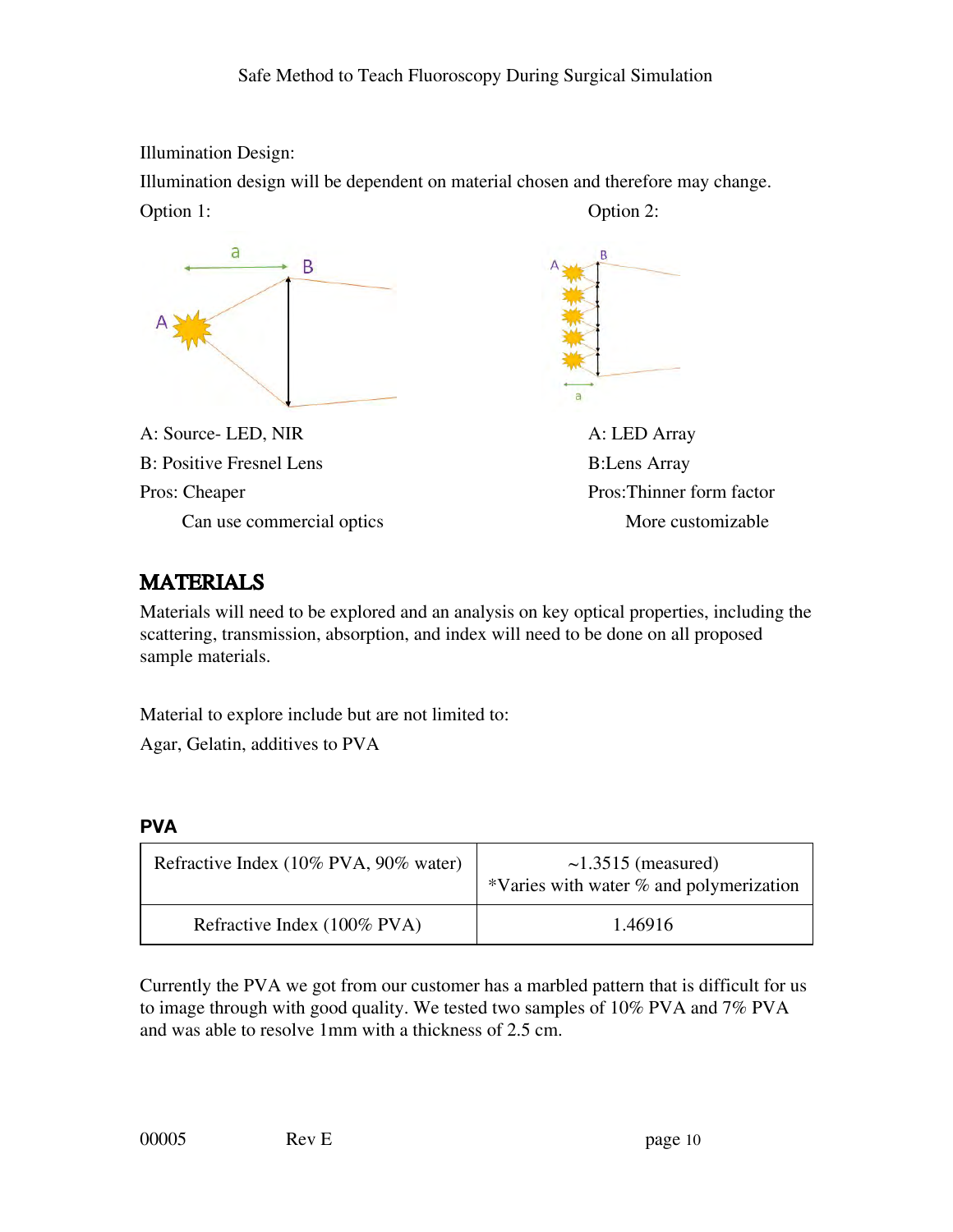







DMSO



DMSO Sample

### REFERENCES:

- 1. Miller, Sharon, and William Calhoun. "Non-Coherent Light Sources." Fda.gov, [www.fda.gov/downloads/AdvisoryCommittees/CommitteesMeetingMaterials/Rad](http://www.fda.gov/downloads/AdvisoryCommittees/CommitteesMeetingMaterials/Radiation-EmittingProducts/TechnicalElectronicProductRadiationSafetyStandardsCommittee/UCM526259.pdf) [iation-EmittingProducts/TechnicalElectronicProductRadiationSafetyStandardsCo](http://www.fda.gov/downloads/AdvisoryCommittees/CommitteesMeetingMaterials/Radiation-EmittingProducts/TechnicalElectronicProductRadiationSafetyStandardsCommittee/UCM526259.pdf) [mmittee/UCM526259.pdf](http://www.fda.gov/downloads/AdvisoryCommittees/CommitteesMeetingMaterials/Radiation-EmittingProducts/TechnicalElectronicProductRadiationSafetyStandardsCommittee/UCM526259.pdf).
- 2. Lidplussdesign. "El Rey Salvador, The Art of Lighting, Photobiological Safety Standards." *El Rey Salvador*, 2014, [www.erslighting.com/useful-information/photobiological-safety-standard/.](http://www.erslighting.com/useful-information/photobiological-safety-standard/)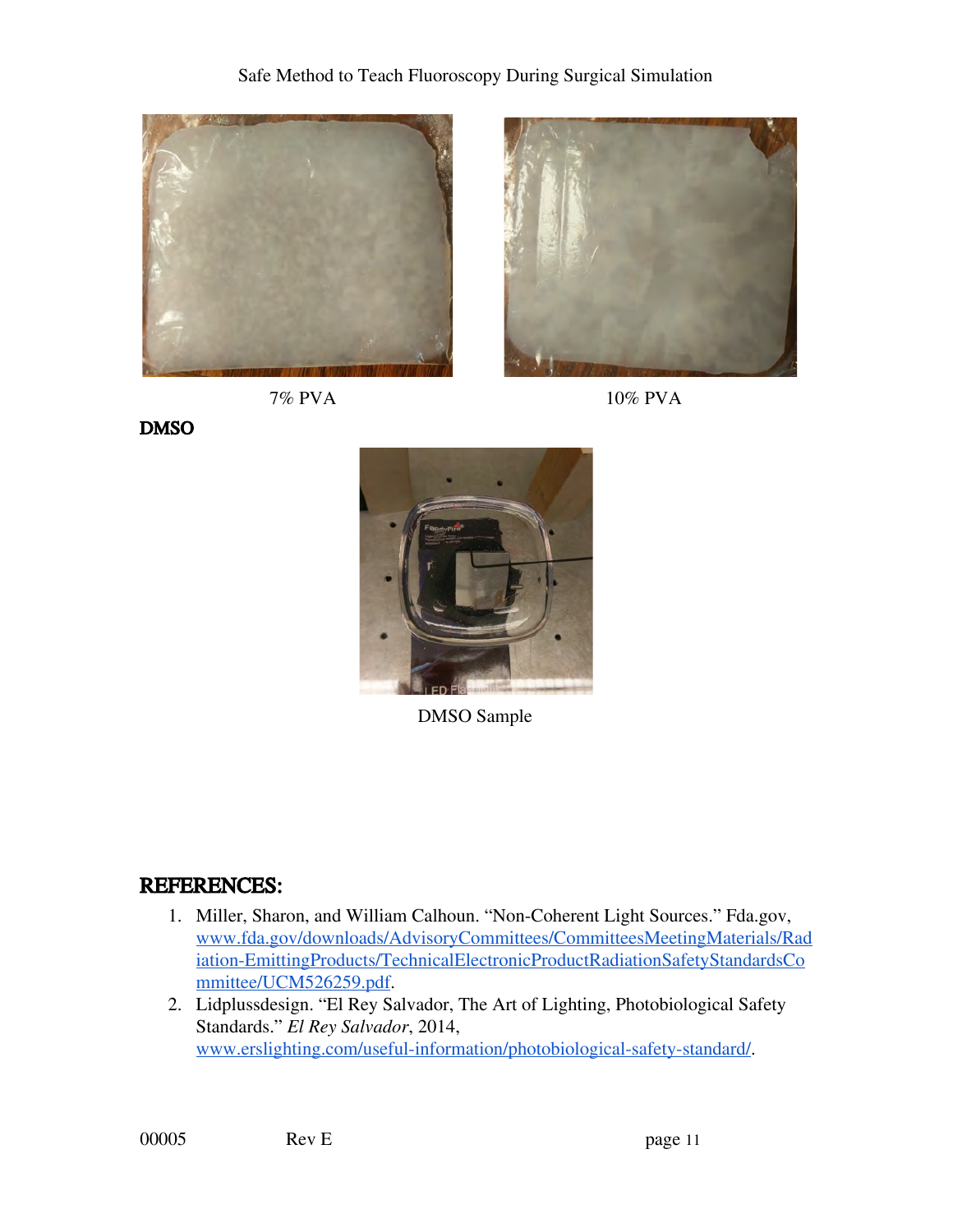# APPENDIX A

### Mechanical Requirements

| Maximum Weight                          | $25 \text{ kg}$                         |
|-----------------------------------------|-----------------------------------------|
| Distance between light source and table | $60-90$ cm                              |
| <b>Size</b>                             | Tabletop                                |
| <b>Arm Rotation</b>                     | 30 degrees roll<br>$± 15$ degrees pitch |
| <b>Power Source</b>                     | <b>Outlet Power</b>                     |

# APPENDIX B

### PRELIMINARY TESTING

### Current System specifications

| <b>Parameter</b>                      | Requirement      |  |
|---------------------------------------|------------------|--|
| <b>Source</b>                         |                  |  |
| Wavelength (nm)-Flashlight            | 850              |  |
| Maximum Power (mW)-Flashlight         | 4.8              |  |
| Wavelength (nm)-Array                 | 940              |  |
| Maximum Power (W/cm^2)-Array          | 0.9              |  |
| Camera (DMK 31BF03 Monochrome Camera) |                  |  |
| <b>Maximum Frame Rate</b>             | 30 fps           |  |
| Pixel Size (microns)                  | H: 4.65, V: 4.65 |  |
| Maximum Resolution (pixels)           | H: 1,024, V: 768 |  |
| Camera FFOV (degrees)                 | 13.5             |  |
| Lens                                  |                  |  |
| Focal Length (mm)                     | 25               |  |
| F/H                                   | 1:1.4            |  |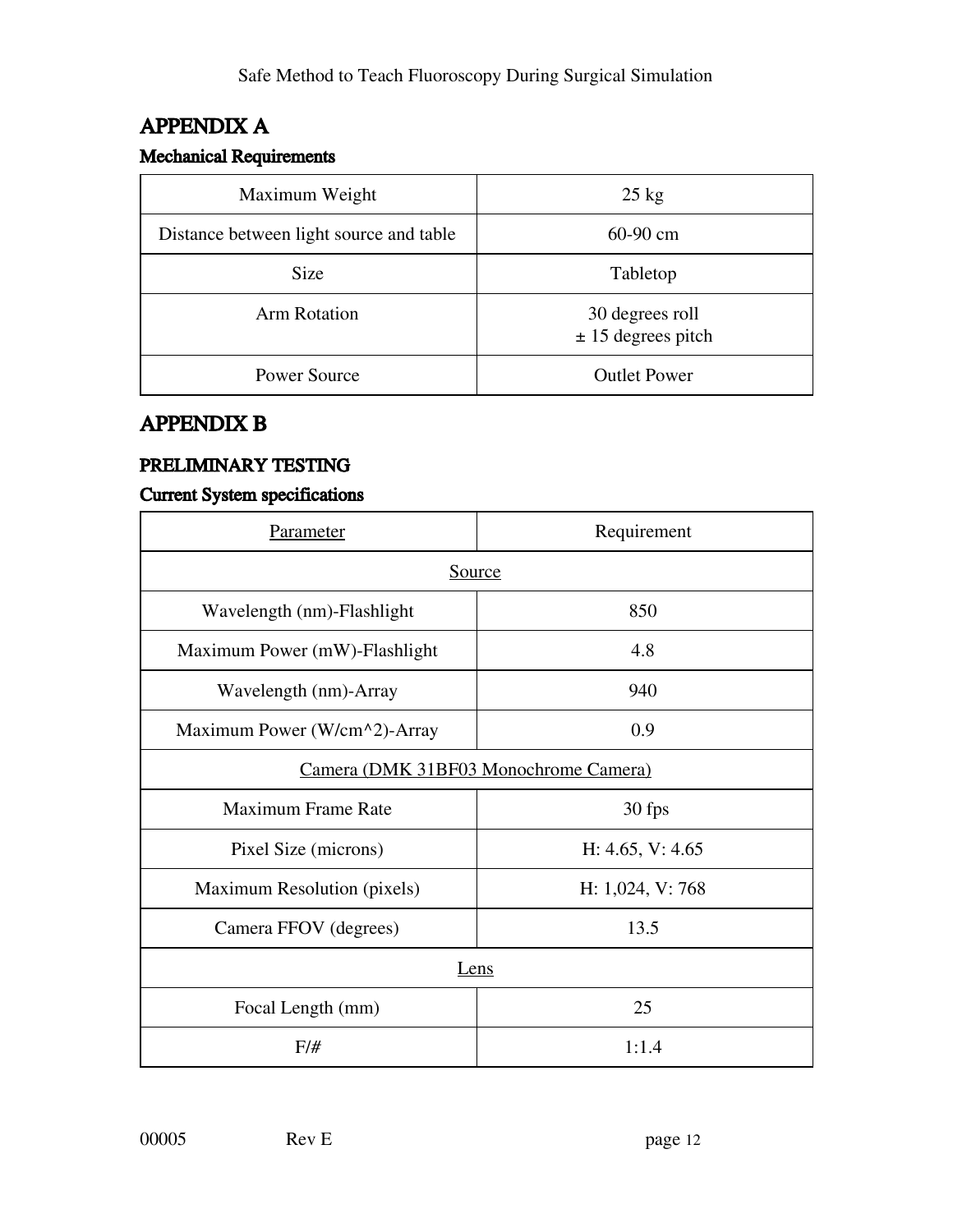

### Preliminary Results

All samples are 1.5 cm thick and the object is 1 mm thick. PVA





7% PVA 850-nm 10% PVA 850-nm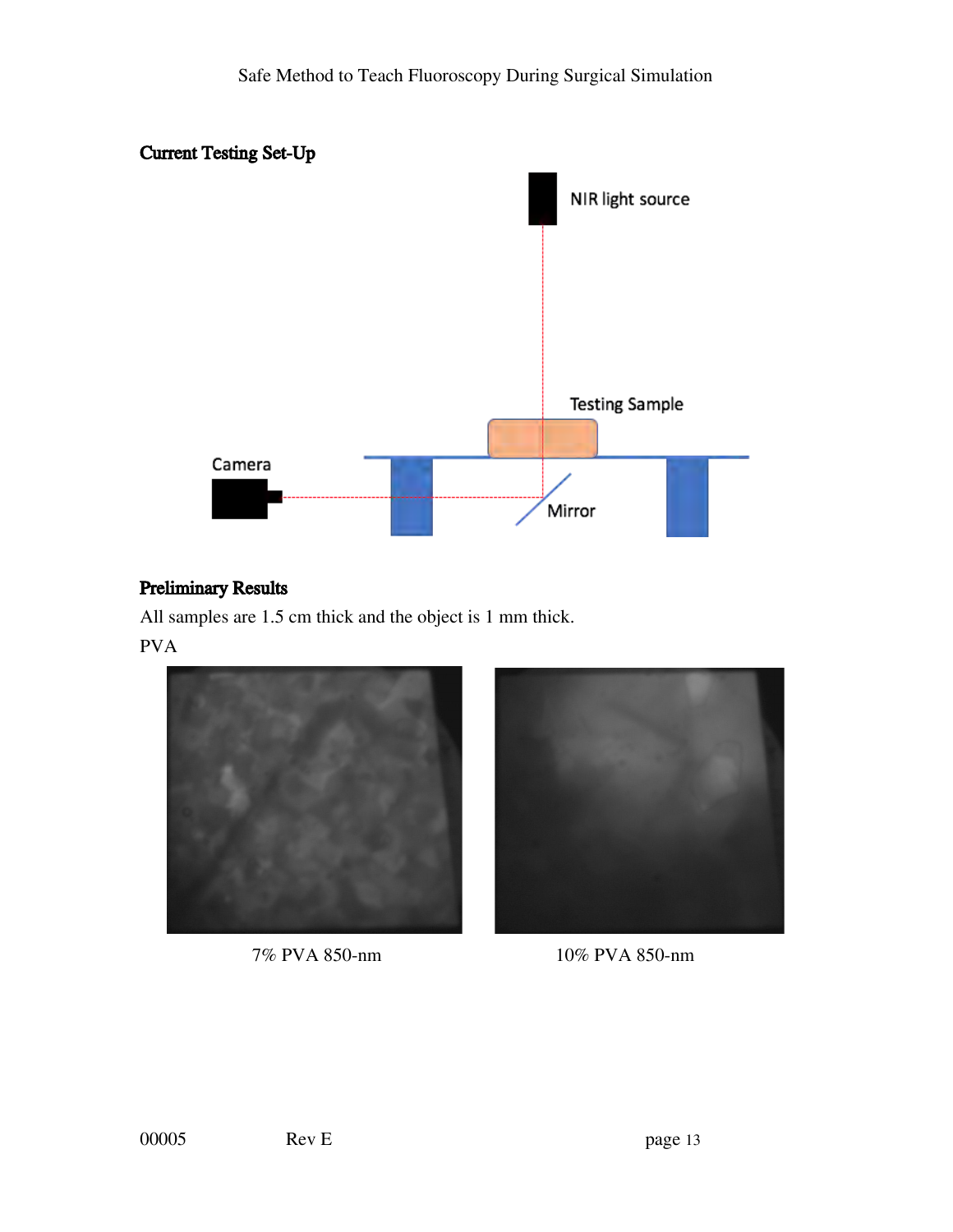





After testing, we can see that both samples have a large scattering effect on both light sources. The reason for this, and the marbled patterns on the samples, is due to cross-linking during the freezing process that solidifies the sample. It creates crystals in the material that form areas of differing refractive index, contributing to the large amount of scattering. In order to solve this problem, we may have to find a new method for solidifying the PVA, or even finding a new material entirely.

DSMO





DMSO 850nm DMSO 940nm

With the DMSO material, we get a very clear image, but the surgeon will be able to see through the sample with naked eye. To prevent this, we will consider adding an opaque layer to the top of the sample, or possibly adding food coloring or dye to the mixture: anything that NIR wavelengths can still penetrate but not for visible wavelengths. DMSO is not as stable as PVA and will shrink if left out.